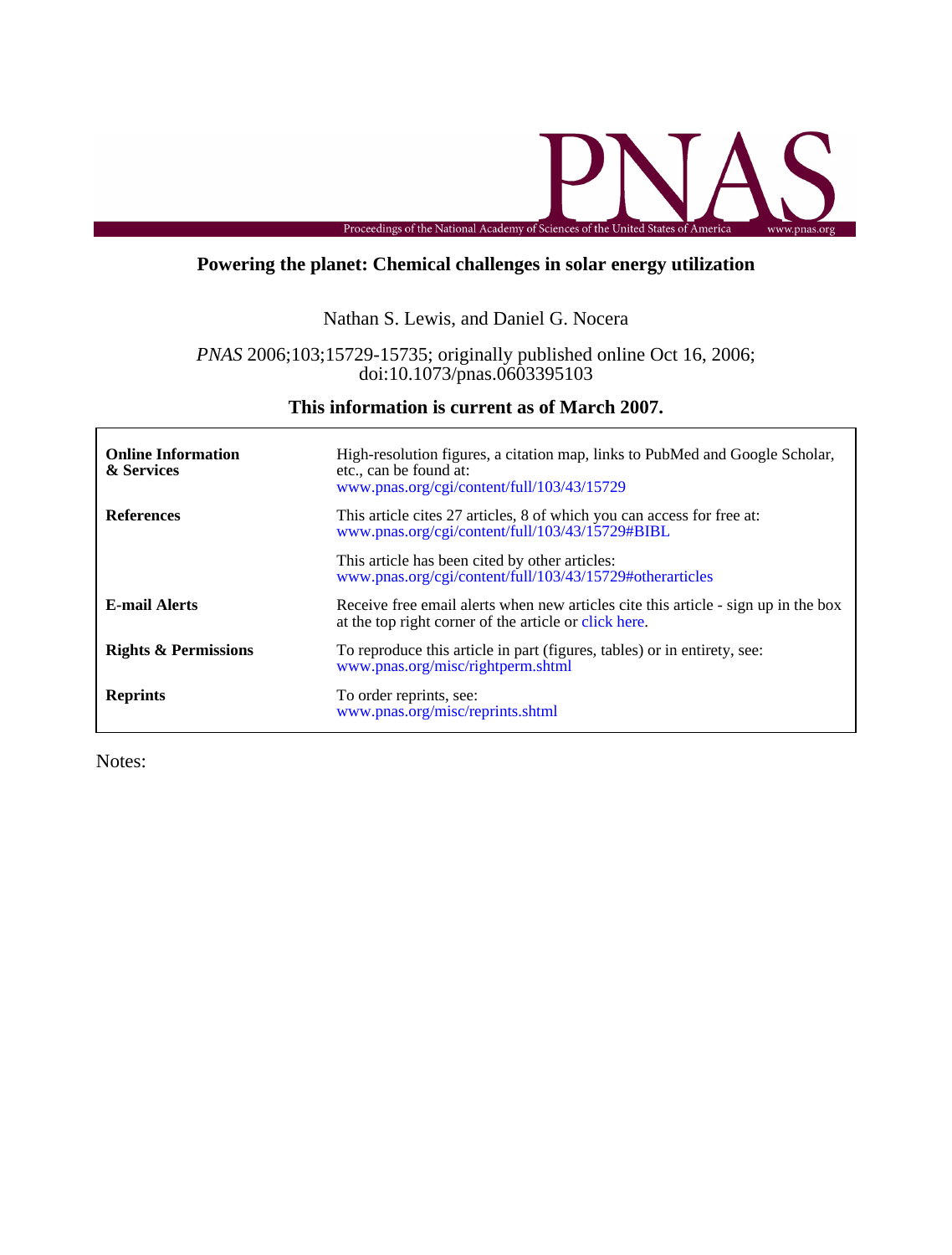# **Powering the planet: Chemical challenges in solar energy utilization**

# **Nathan S. Lewis\*† and Daniel G. Nocera†‡**

*\*Division of Chemistry and Chemical Engineering, California Institute of Technology, Pasadena, CA 91125; and ‡Department of Chemistry, Massachusetts Institute of Technology, Cambridge, MA 02139-4307*

Edited by Edward I. Solomon, Stanford University, Stanford, CA, and approved August 11, 2006 (received for review May 25, 2006)

**Global energy consumption is projected to increase, even in the face of substantial declines in energy intensity, at least 2-fold by midcentury relative to the present because of population and economic growth. This demand could be met, in principle, from fossil** energy resources, particularly coal. However, the cumulative nature of CO<sub>2</sub> emissions in the atmosphere demands that holding atmo**spheric CO2 levels to even twice their preanthropogenic values by midcentury will require invention, development, and deployment of schemes for carbon-neutral energy production on a scale commensurate with, or larger than, the entire present-day energy supply from all sources combined. Among renewable energy resources, solar energy is by far the largest exploitable resource, providing more energy in 1 hour to the earth than all of the energy consumed by humans in an entire year. In view of the intermittency of insolation, if solar energy is to be a major primary energy source, it must be stored and dispatched on demand to the end user. An especially attractive approach is to store solar-converted energy in the form of chemical bonds, i.e., in a photosynthetic process at a year-round average efficiency significantly higher than current plants or algae, to reduce land-area requirements. Scientific challenges involved with this process include schemes to capture and convert solar energy and then store the energy in the form of chemical bonds, producing oxygen from water and a reduced fuel such as hydrogen, methane, methanol, or other hydrocarbon species.**

The supply of secure, clean, sustainable energy is arguably the most important scientific and technical challenge facing humanity in the 21st century. Energy secutainable energy is arguably the most important scientific and technical challenge facing hurity, national security, environmental security, and economic security can likely be met only through addressing the energy problem within the next 10–20 yr. Meeting global energy demand in a sustainable fashion will require not only increased energy efficiency and new methods of using existing carbon-based fuels but also a daunting amount of new carbon-neutral energy. The various factors that conspire to support the above far-reaching conclusions and the basic science needed for the development of a largescale cost-effective carbon-neutral energy system are the focus of this paper.

## **The Global Energy Perspective**

In 2001, worldwide primary energy consumption was  $425 \times 10^{18}$  J, which is an average energy consumption rate of 13.5 terawatt (TW) (1). Eight-six percent of this energy was obtained from fossil fuels, with roughly equal parts from oil, coal, and natural gas. Nuclear power accounted for  $\approx 0.8$  TW of primary (thermal) energy, and the remainder of the energy supply came mostly from unsustainable biomass, with a relatively small contribution from renewable sources  $(1)$ .

Future energy demand is projected to increase considerably relative to that in 2001. The most widely used scenarios for future world energy consumption have been those developed by the Intergovernmental Panel on Climate Change, an organization jointly established by the World Meteorological Organization and the United Nations Environment Program (after Scenario B2 in ref. 2;  $\dot{E} = (869 \text{ EJ})$ )  $yr)(10^6 \text{ TJ/EJ})/(60.60.24.365 \text{ s/yr}) =$ 27.54 TW (TJ, terajoule; and EJ, exajoule). The scenario outlined in the last two columns of Table 1 is based on ''moderate'' assumptions and hence is reasonably viewed as neither overly conservative nor overly aggressive.

To better understand this scenario, the top half of Table 1 breaks down the rate of energy consumption,  $\dot{E}$ , into three fundamental factors (3):

 $\dot{E} = N \cdot (GDP/N) \cdot (\dot{E}/GDP),$  [1]

where  $N$  is the global population,  $GDP/N$ is the globally averaged gross domestic product (GDP) per capita, and  $E/GDP$  is the globally averaged energy intensity (i.e., the energy consumed per unit of GDP). The world population was  $\approx 6.1$  billion in 2001, and in the scenario represented in Table 1, the global population is projected to increase by  $0.9\%$  yr<sup>-1</sup> to  $\approx$  9.4 billion by 2050. World per capita GDP was  $\approx$ \$7,500 per capita in 2001. In the Table 1 scenario, GDP/N is projected to increase at the historical average rate of  $1.4\% \text{ yr}^{-1}$ to  $\approx$ \$15,000 per capita by 2050. No country has a policy against economic growth, so this increase in GDP/N seems quite reasonable and in fact may well be modest given the rapid economic growth being experienced by China and India at present. With no changes in the globally averaged energy intensity, the world energy consumption rate would grow, due to population growth and economic growth, by 2.3%  $yr^{-1}$ , from 13.5 TW in 2001 to

 $\approx$  40.8 TW in 2050. However, the global average energy intensity has declined continuously over the past 100 yr, due to improvements in technology throughout the energy production, distribution, and enduse chain. In anticipation of continued improvements in technology, the global average energy intensity in the Table 1 scenario is projected to decrease at approximately the historical average rate of  $0.8\% \text{ yr}^{-1}$ , from 0.29 W/(\$ yr<sup>-1</sup>) in 2001 to  $0.20 \text{ W}/(\$ \text{ yr}^{-1})$  by 2050. This decrease offsets somewhat the projected increases in population and per capita GDP, so that the world energy consumption rate is instead projected to grow by 2.3%  $yr^{-1}$  –  $0.8\% \text{ yr}^{-1} = 1.5\% \text{ yr}^{-1}$ , from 13.5 TW in 2001 to  $\approx$  27 TW by 2050. Hence, even factoring in a decrease in energy intensity, the world energy consumption rate is projected to double from 13.5 TW in 2001 to 27 TW by 2050 and to triple to 43 TW by 2100 (4).

## **The Global Energy Challenge Presented by Consumption of Fossil Fuels**

Many sources indicate there are ample fossil energy reserves, in one form or another, to supply this energy at some reasonable cost. The World Energy Assessment Report estimates of the total reserves (i.e., 90% confidence that the

Author contributions: N.S.L. and D.G.N wrote the paper.

The authors declare no conflict of interest.

This article is a PNAS direct submission.

Abbreviations: TW, terawatt; GDP, gross domestic product; PV, photovoltaics; GtC, metric tons of carbon.

<sup>†</sup>To whom correspondence may be addressed. E-mail: nslewis@caltech.edu or nocera@mit.edu.

<sup>© 2006</sup> by The National Academy of Sciences of the USA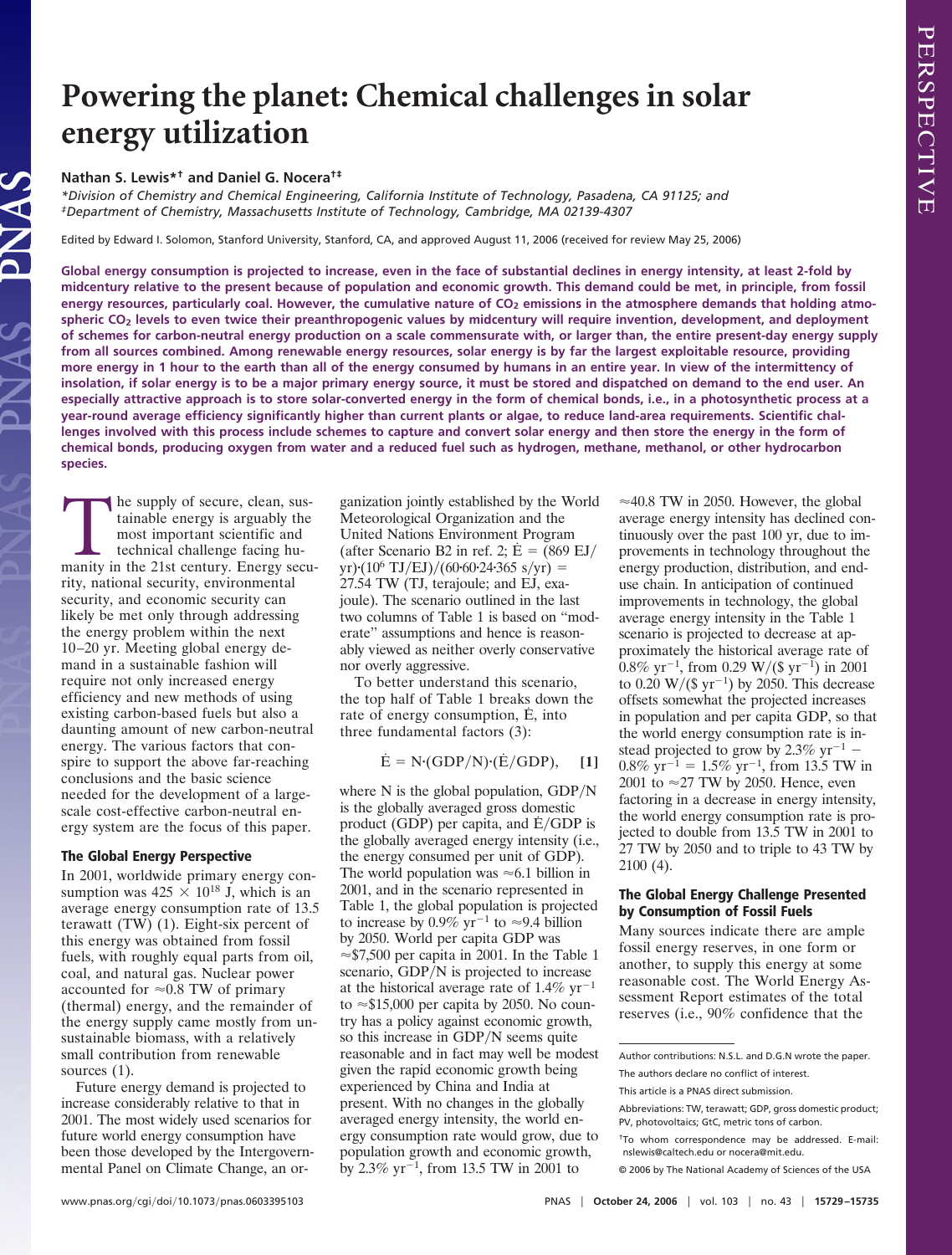#### **Table 1. World energy statistics and projections**

| Quantity                | Definition                               | Units                     | $2001*$ | $2050^{+}$       | 2100 <sup>#</sup> |
|-------------------------|------------------------------------------|---------------------------|---------|------------------|-------------------|
| Ν                       | Population                               | B persons                 | 6.145   | 9.4              | 10.4              |
| GDP                     | GDP <sup>§</sup>                         | $T$ \$/yr                 | 46      | 140 <sup>1</sup> | 284               |
| GDP/N                   | Per capita GDP                           | $\frac{1}{2}$ (person-yr) | 7.470   | 14,850           | 27,320            |
| Ė/GDP                   | Energy intensity                         | W/(5/yr)                  | 0.294   | 0.20             | 0.15              |
| Ė                       | Energy consumption rate                  | TW                        | 13.5    | 27.6             | 43.0              |
| $\mathsf{C}/\mathsf{E}$ | Carbon intensity                         | $KqC/(W\cdot yr)$         | 0.49    | 0.40             | 0.31              |
| Ċ                       | Carbon emission rate                     | GtC/vr                    | 6.57    | 11.0             | 13.3              |
| Ċ                       | Equivalent CO <sub>2</sub> emission rate | GtCO <sub>2</sub> /yr     | 24.07   | 40.3             | 48.8              |
|                         |                                          |                           |         |                  |                   |

 $*E = (403.9 \text{ Quads/yr})(33.4 \text{ GWyr}/\text{Quad}) \cdot (10^{-3} \text{ TW/GW}) = 13.5 \text{ TW}$ ; and  $\dot{C} = (24.072 \text{ GtCO}_2/\text{yr}) \cdot (12/44 \text{ GtC})$  $GtCO<sub>2</sub> = 6.565 GtC$  (adapted from ref. 1).

 $\hat{E} = (869 \text{ EJ/yr}) \cdot (10^6 \text{ TJ/EJ})/(60 \cdot 60 \cdot 24 \cdot 365 \text{ s/yr}) = 27.5 \text{ TW}$  [adapted from ref. 2 (Scenario B2), pp. 48–55].

 $E^{\dagger}E = (1,357 \text{ EJ/yr})\cdot (10^6 \text{ TJ/EJ})/(60 \cdot 60 \cdot 24 \cdot 365 \text{ s/yr}) = 43.0 \text{ TW}$  [adapted from ref. 2 (Scenario B2), pp. 48-55].

§All in year 2000 U.S. dollars, using the inflation-adjusted conversions: \$2000 = 1/0.81590 \$1990 (adapted from ref.

1), and 'purchasing power parity' exchange rates.

 $\P$ In year 2000 U.S. dollars: (113.9 T\$<sub>1990</sub>)·(1/0.81590 \$<sub>2000</sub>/\$<sub>1990</sub>) = 139.6 T\$<sub>2000</sub>.

- In year 2000 U.S. dollars: (231.8 T\$1990)(10.81590 \$2000/\$1990) 284.1 T\$2000.

reserves exist) and of the global resource base (5), including both conventional and unconventional sources, provide a benchmark for evaluating the total available global fossil energy base. Based on 1998 consumption rates, 40–80 yr of proven conventional and unconventional oil reserves exist globally, and 50–150 yr of oil are available if the estimated resource base is included. Sixty to 160 yr of reserves of natural gas are present, and between 207 and 590 yr of gas resources, not including the natural gas potentially available as methane clathrates in the continental shelves, are in the estimated resource base. Similarly, a 1,000- to 2000-yr supply of coal, shales, and tar sands is in the estimated resource base. Hence the estimated fossil energy resources could support a 25- to 30-TW energy consumption rate globally for at least several centuries.

Consumption of fossil energy at that rate, however, will produce a potentially significant global issue. Historically, the mean carbon intensity (kg of C emitted to the atmosphere as  $CO<sub>2</sub>$  per year per W of power produced from the fuel) of the global energy mix has been declining. In the past two centuries, the energy mix has shifted from being dominated by wood to coal to oil and now more to natural gas. This shift has produced a decrease in the average carbon intensity of the energy mix, because oil and gas have higher  $H/C$ ratios and hence upon combustion produce more water and less  $CO<sub>2</sub>$  per unit of heat released than does coal. If the carbon intensity were to remain at the year 2001 value (approximately equal parts coal, oil, and natural gas), the world carbon emission rate would grow due to the projected growth in the energy consumption from 6.6 billion metric tons of carbon (GtC)  $yr^{-1}$  in 2001 to 13.5 GtC  $yr^{-1}$  by 2050. The Intergovernmental Panel on

Climate Change ''business as usual'' scenario of Table 1 projects, arguably optimistically, that the historical trend of mean carbon intensity decline with time will continue through 2050, producing an energy mix continually favoring cleanerburning fuels from a carbon emissions viewpoint, until the average in 2050 is below that of the least carbon-intensive fossil energy source, natural gas. This decrease in carbon intensity would offset somewhat the increase in the rate of energy consumption. But even with this projected decrease in carbon intensity, the world carbon emissions rate in this scenario is projected to nearly double from 6.6 GtC  $yr^{-1}$  in 2001 to 11.0 GtC yr<sup>-1</sup> by 2050 (2).

On the timescale of many centuries,  $CO<sub>2</sub>$  emissions are essentially cumulative in the atmosphere. The  $CO<sub>2</sub>$  equilibrates on an  $\approx$ 10- to 30-yr timescale between the atmosphere and the near-surface layer of the oceans (6), which accounts for why only  $\approx$  50% of the anthropogenic  $CO<sub>2</sub>$  emissions remain in the atmosphere (the remainder partitioning into the biosphere and the oceans). Because there are no natural destruction mechanisms of  $CO<sub>2</sub>$  in the atmosphere, the long-term removal of atmospheric  $CO<sub>2</sub>$  must occur by convection. The relevant mixing time between the nearsurface ocean layer and the deep oceans is between 400 and several thousand years (6, 7). Hence, in the absence of geoengineering or active intervention, whatever environmental effects might be caused by this atmospheric  $CO<sub>2</sub>$  accumulation over the next 40–50 yr will persist globally for the next 500–2,000 yr or more.

Although the precise future effects of such anthropogenic  $CO<sub>2</sub>$  emissions are still somewhat uncertain, the emission levels can certainly be viewed rigorously within a historical perspective. The data from the Vostok ice core indicate that

the atmospheric  $CO<sub>2</sub>$  concentration has been between 210 and 300 ppm for the past 420,000 yr (8), and more recent studies of Dome Concordia ice cores have extended this time period to 650,000 yr (9). Over this same time period, the atmospheric  $CO<sub>2</sub>$  concentration has been highly correlated with, but is not necessarily the cause of, temperature swings that have repeatedly caused ice ages on the planet. The  $CO<sub>2</sub>$  concentrations in the past 50 yr have been rising because of anthropogenic CO<sub>2</sub> emissions from fossil fuel consumption, and they are now in excess of 380 ppm. Without intervention, even the Table 1 scenario produces, within the 21st century, atmospheric CO<sub>2</sub> concentrations that are more than double the preanthropogenic values (4, 6). The exact levels vary depending on the assumed composition of energy sources, the efficiency of energy production and consumption, the global economy, and different intervention scenarios to control CO2 levels. Modestly stringent interventions are based on stabilizing atmospheric  $CO<sub>2</sub>$  in the 550- to 650-ppm range, with substantially higher values projected  $($ >750 ppm) if the Table 1 scenario is followed. Climate models predict a variety of different global responses to levels of  $CO<sub>2</sub>$  at or in excess of 550 ppm in the atmosphere. In some models, moderate changes are predicted, whereas in others, relatively serious sea level rises, changes in the hydrological cycle, and other effects are predicted (10). Tipping points involving positive feedback, such as the accelerated loss of permafrost, which could release further  $CO<sub>2</sub>$  which then could accelerate still further permafrost loss, are of substantive concern. What can be said with certainty is that the atmospheric  $CO<sub>2</sub>$ concentrations are being increased and without severe intervention will con-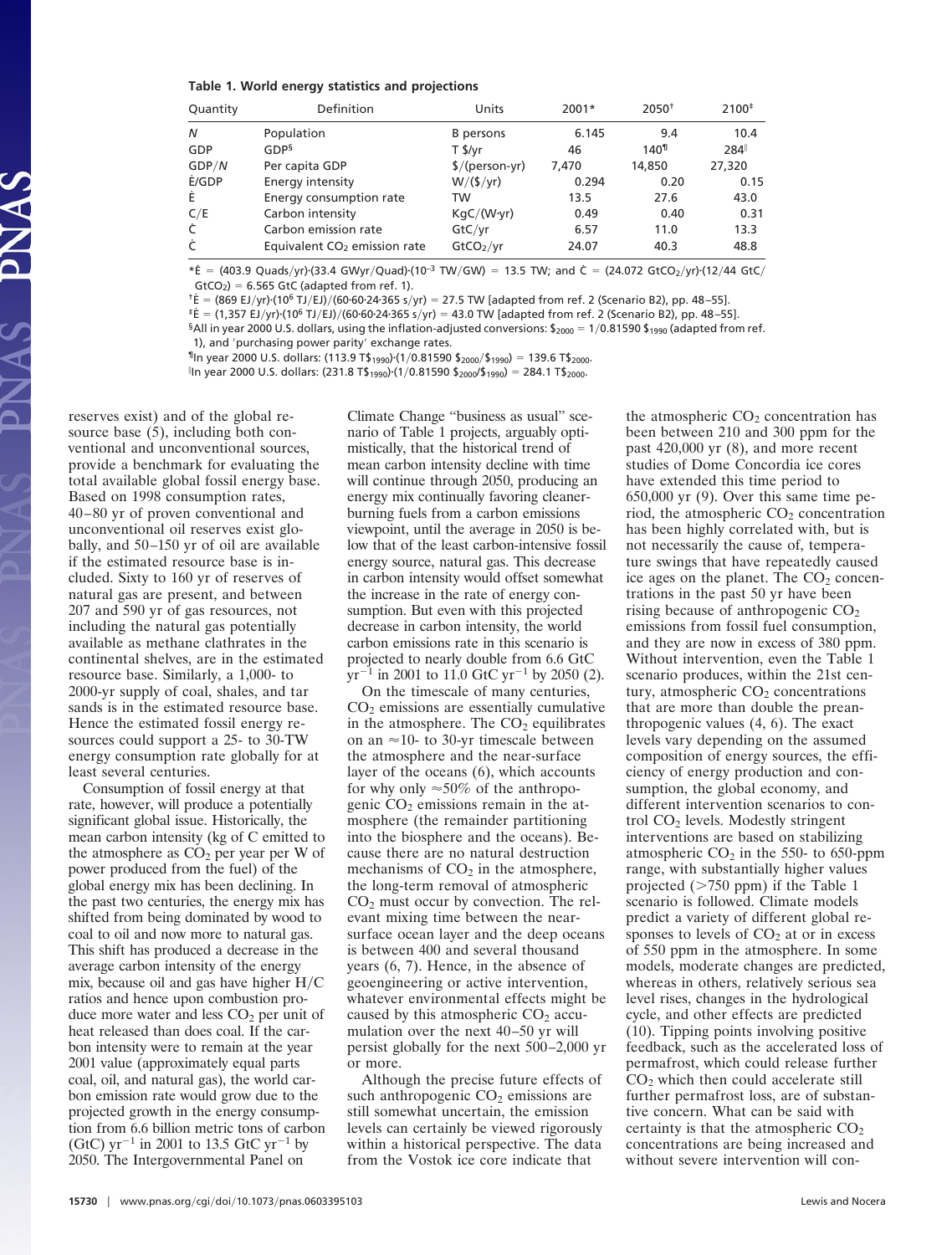tinue to increase, because of anthropogenic sources, to levels that have not been present on the planet in at least the past 650,000 yr and probably in the past 20 million yr.

# **Carbon-Neutral Fuel Sources and the Solar Opportunity**

To meet the (arguably optimistic) Intergovernmental Panel on Climate Change projection in the Table 1 scenario for the average carbon intensity in 2050, the projected carbon intensity in 2050 is  $\approx 0.45$  kg of C yr<sup>-1</sup> W<sup>-1</sup>, which is lower than that of any of the fossil fuels. The only way one can reach this value of the mean carbon intensity is through a significant contribution of carbon-free power to the total energy mix. This conclusion holds for an economy entirely based on natural gas; to the extent that the mix of consumed fossil fuels is not 100% natural gas but is roughly also equal parts oil and coal, even more carbon-free energy is required to maintain the average of the energy mix at the 0.45 kg of C yr<sup>-1</sup> W<sup>-1</sup> value. In fact, the amount of carbon-free power required in 2050 to meet these carbon intensity targets is  $>10$  TW and is much greater than 10 TW if emissions are to be lowered such that  $CO<sub>2</sub>$  can be stabilized at 550 ppm. Even more carbonfree power will be required later in the 21st century if  $CO<sub>2</sub>$  levels are to be kept below 550 ppm or if a lower atmospheric  $CO<sub>2</sub>$  target level is desired. By almost any reasonable estimate, stabilization of atmospheric  $CO<sub>2</sub>$  levels at 550 ppm or lower will require as much carbon-neutral power by approximately the year 2050 as the amount of power produced at present from all energy sources combined (4). Furthermore, because CO<sub>2</sub> emissions are cumulative on a century-level timescale, even higher levels of carbon-neutral power are required by 2050 if their introduction does not start immediately with a constant rampup but instead are delayed by 20 yr for their commissioning while awaiting technology development and/or policy and socioeconomic interventions.

Three general routes are available to produce such large amounts of carbonneutral power.

Nuclear fission is one method, but it would require widespread implementation of breeder reactors (11). Estimated terrestrial U resources are sufficient to produce  $\approx$ 100 TW-yr of electricity using conventional once-through U reactor technology. Hence, if 10 TW of power were obtained from conventional nuclear fission, the terrestrial U resource base would be exhausted at that level in less than a decade (in fact, it would be exhausted after the first 30 yr of reactor construction because of the fuel consumed during the rampup phase). Moreover, construction of nuclear power plants would need to proceed at a very rapid rate by historical standards (one 1-GWe (gigawatt-electric) power plant every 1.6 days for the next 45 yr). The international tokamak (magnetic confinement fusion) experiment (ITER) is now scheduled to demonstrate an energy breakeven point in 35 yr for a few minutes of operational time. Although fusion might possibly provide significant commercial energy late in the 21st century, the ITER time line is much too far in the future to provide a credible option to make a significant contribution to the amount of cost-effective carbonneutral energy production needed to meet any reasonable atmospheric  $CO<sub>2</sub>$ concentration target in the next 40–50 yr.

Carbon capture and storage comprise a second general approach (12). In this approach, the carbon dioxide is dissolved in the underground aquifers. To be a viable option technically, the  $CO<sub>2</sub>$ must not leak at a globally averaged rate of 1% for a timescale of centuries. Otherwise, the emitted flux will be greater than or equal to that intended to be mitigated initially. Experiments at scale are needed, along with extensive modeling, simulation, monitoring, and validation, to ascertain with 99% confidence that the leak rate will be acceptably low for a 500- to 1,000-yr period. Furthermore, each reservoir is different geologically, so proof that sequestration works technically at one reservoir is not general proof that the process will work at the required level globally. The global reservoir capacity has been estimated to be equivalent to  $\approx$  100–150 yr of carbon emissions. Hence, sequestration could buy time if it works technically and is so validated within the next 10–20 yr. An additional condition is that the energy distribution and end-use chain must be transformed to handle massive quantities of carbon-free fuels (hydrogen) or electricity on the needed timescale to mitigate carbon emissions.

The third general approach is to use renewable energy. Of the various renewable energy sources, by far the largest resource is provided by the sun. More energy from sunlight strikes the earth in 1 hr  $(4.3 \times 10^{20} \text{ J})$  than all of the energy currently consumed on the planet in 1 yr  $(4.1 \times 10^{20} \text{ J} \text{ in } 2001)$  (5). Yet, in 2001, only  $\leq 0.1\%$  of electricity and  $1.5\%$  of fuels (mostly from biomass) were provided by a solar source  $(1)$ . Against the backdrop of the daunting carbon-neutral energy needs of our global future, the large gap between our present use of solar energy and its enormous undeveloped potential defines a

compelling imperative for science and technology in the 21st century.

# **Solar Energy Utilization**

Solar energy utilization requires solar (*i*) capture and conversion and (*ii*) storage. Solar capture and conversion may be accomplished by photovoltaics (PVs). The challenge here is to dramatically reduce the cost per W of delivered solar electricity. Compared with fossil energy, solar energy is diffuse, and hence materials costs must be very inexpensive to make a solar-based process economical. Knowing the insolation striking an area of the earth for a 30-yr period, it is relatively simple to calculate the sale price of the converted energy that is needed to pay back at least the initial cost that is required to cover that area with the solar energy conversion system. At 10% efficiency, and a cost of  $$300 \text{ m}^{-2}$ , both typical of current Si-based solar electricity modules, along with a balance of systems cost of  $$3 \text{ W}_p^{-1}$  (peak W), an electricity price of  $$0.35$  [kW-hr]<sup>-1</sup> is required to cover the initial system costs (13). By comparison, fossil-derived electricity (high-value energy) now costs approximately  $$0.02-0.05$  [kW-hr]<sup>-1</sup>, and that cost includes storage and distribution costs. To reach a cost point near that of fossil-derived energy will thus require improvements in efficiency but additionally will require large decreases in cost, into a range below  $$100 \text{ m}^{-2}$ . For comparison, the cost of paint is about \$1 m<sup>-2</sup>, so the solar energy conversion system can cost  $\approx$ 10 times more than the cost of paint, but not much more if it is to provide cost-effective primary energy.

In the absence of cost-effective storage, solar electricity can never be a primary energy source for society, because of the diurnal variation in local insolation. In principle, storage of electricity could be obtained using batteries, but at present no battery is inexpensive enough, when amortized over the 30-yr lifetime of a solar device, to satisfy the needed cost per W targets for the whole system. A second method is to store the electrical energy mechanically. For instance, electricity could be used to drive turbines to pump water uphill. This approach is relatively inexpensive for storing large amounts of energy at modest charge and discharge rates, but is not well matched to being charged and discharged every 24 h to compensate for the diurnal cycle. For example, buffering the day/night cycle in the U.S. energy demand by this approach would require a pumping capacity equivalent of 5,000 Hoover Dams, filling and emptying reservoirs every day and every night. Currently, the cheapest method of solar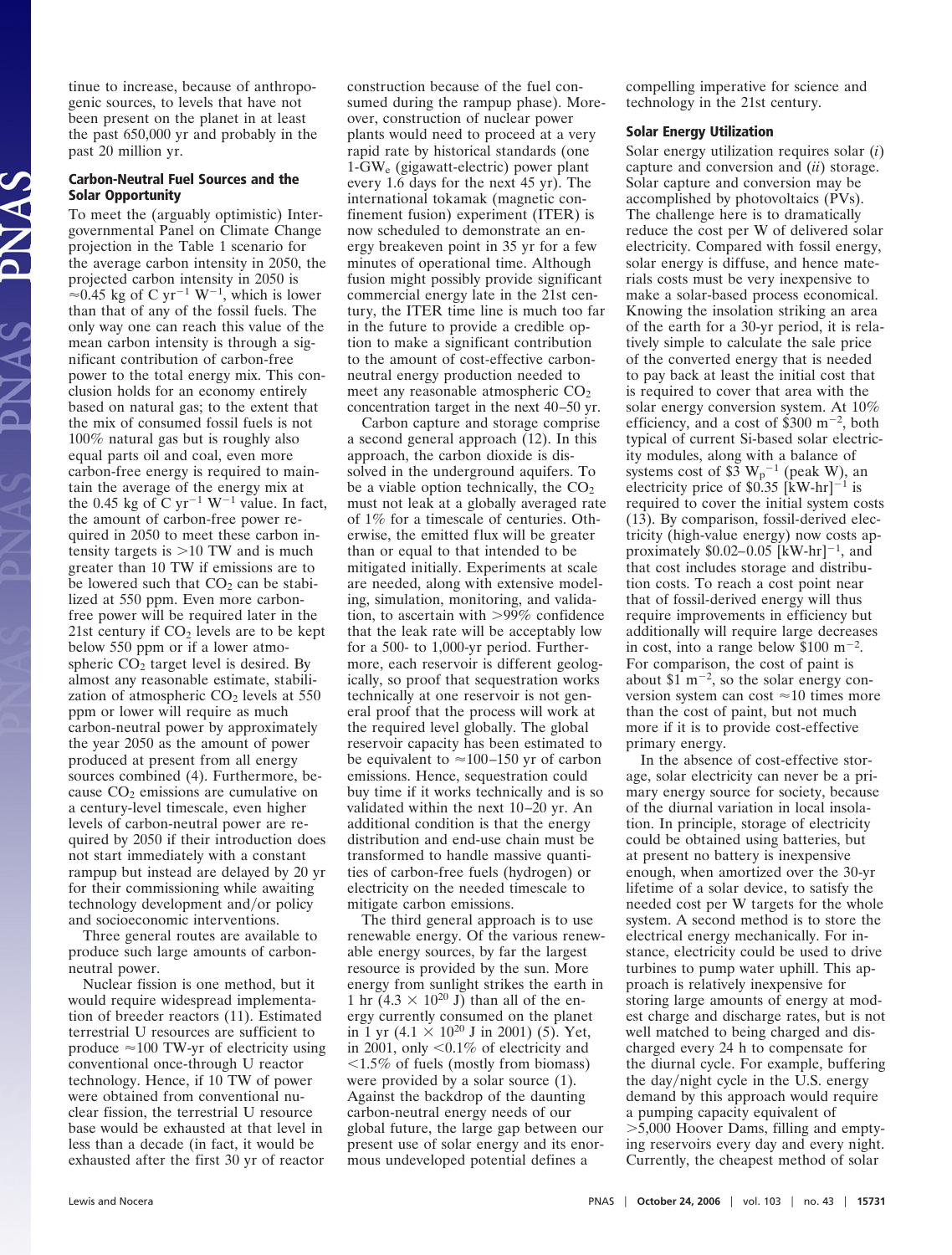energy capture, conversion, and storage is solar thermal technology, which can cost as little as \$0.10–0.15 per kW-hr for electricity production. Advances in this potentially very important approach to solar energy utilization will require new materials for the focusing and thermal capture of the energy in sunlight, as well as new thermochemical cycles for producing useful fuel from the captured solar energy. The possibility of integrated capture, conversion, and storage functions makes solar thermal technology an option that should be vigorously pursued to exploit the large untapped solar energy resource for carbon-neutral energy production

A third method of storage is to borrow the design of nature, in which chemical bonds are broken and formed to produce solar fuels in an artificial photosynthesis process. Photosynthesis itself is relatively inefficient, when measured on a yearly average basis per unit area of insolation. For example, switchgrass, one of the fastest-growing crops, yields energy stored in biomass at a yearly averaged rate of  $\leq 1$  W/m<sup>2</sup> (5). Because the averaged insolation at a typical midlatitude is  $200-300$  W/m<sup>2</sup> (5), the yearly averaged energy conversion and storage efficiency of the most rapidly growing large area crops is currently  $0.5\%$ . Even if this efficiency could be reached with no energy inputs into the farm or any energy losses due to outputs from the utilization of the biomass, growth of energy crops on all of the naturally irrigated cultivatable land on earth that is not currently used for food crops would yield perhaps 5–10 TW of total power. Whereas biofuels derived from existing plants could provide a potentially significant contribution to liquid fuels for transportation uses (if cellulosic conversion technology can be successfully developed and deployed economically) increased energy conversion and storage efficiency are highly desirable to remove land area as a serious constraint on the amount of energy that can be obtained from the sun and stored in chemical bonds. One approach is to develop an artificial photosynthetic process with an average efficiency significantly higher than plants or algae.

The primary steps of photosynthesis involve the conversion of sunlight into a "wireless current." In all cases, to form a useful fuel,  $O_2$  must be evolved, so it can be released into our oxygen-containing atmosphere and used elsewhere as an oxidation reagent for fuel consumption. The reduced fuel could be either hydrogen from water reduction, or it could be an organic species, such as methanol or methane, that is derived



Fig. 1. H<sub>2</sub> and O<sub>2</sub> are combined in a fuel cell to generate a flow of electrons and protons across a membrane, producing electrical energy. The solar fuel cell uses light to run the electron and proton flow in reverse. Coupling the electrons and protons to catalysts breaks the bonds of water and makes the bonds H<sub>2</sub> and O<sub>2</sub> to effect solar fuel production.

from the fixation of atmospheric  $CO<sub>2</sub>$ . Recombination of the reduced fuel with released  $O<sub>2</sub>$  would then regenerate the original species, closing the cycle in a carbon-neutral fashion.

In natural photosynthesis, the anodic charge of the wireless current is used at the oxygen-evolving complex to oxidize water to oxygen, with the concomitant release of four protons. The cathodic charge of the wireless current is captured by Photosystem I to reduce the protons to ''hydrogen,'' with the reduced hydrogen equivalents stored through the conversion of NADP to NADPH. Thus, the overall primary events of photosynthesis store sunlight by the rearrangement of the chemical bonds of water, to form oxygen and Nature's form of hydrogen.

An artificial photosynthetic system could be realized by spatially separating solid-state or molecular water reduction and oxidation catalysts and connecting them to a light collection and charge separation system. In one such construct, the spatially separated electron– hole pairs provided by a photovoltaic assembly based on a solid-state junction, on either the macroscale or the nanoscale, are captured by the catalysts, and the energy is stored in the bond rearrangement of water to  $H_2$  and  $O_2$ . Other concepts involve more intimate integration of the charge separation and chemical bond-forming functions, to avoid costs and system constraints associated with electrical contacts, wires, inverters, etc., involved with converting 1-eV photons into 1-eV chemical bonds through electricity as a discrete intermediary. One approach to this type of system is depicted in Fig. 1, in which the tightly integrated system is modeled after natural photosynthesis and serves as

a model for the artificial photosynthetic systems that are discussed below.

### **The Basic Science Needs for PVs**

One of the key issues in solar capture and conversion is how to separate charge efficiently over macroscopic distances without using expensive, highly pure, semiconductor materials. This effort requires the development of new chemical and materials methods to make polycrystalline and nanocrystalline semiconductors perform as if they were expensive single crystals. Numerous research approaches are being pursued (13). Materials consisting of a network of interpenetrating regions can facilitate effective charge separation and collection, thus relaxing the usual constraint in which the photogenerated carriers must exist long enough to traverse the entire distance of the cell. Present photon conversion devices based on a single-bandgap absorber, including semiconductor PV, have a theoretical thermodynamic conversion efficiency of 32% in unconcentrated sunlight. However, the conversion efficiency can be increased, in principle, to 45–65% if carrier thermalization can be prevented (by overcoming the so-called Shockley– Queisser limit). Multiple-bandgap absorbers in a cascaded junction configuration can result in high photoconversion efficiencies, particularly when cells are designed to sustain the operating conditions (e.g., elevated temperatures) associated with highly concentrated sunlight. It is expected that mature highconcentration PV systems can provide 10–20% more energy than standard PV systems with the same installed power rating.

In addition to making evolutionary changes to existing PV technologies,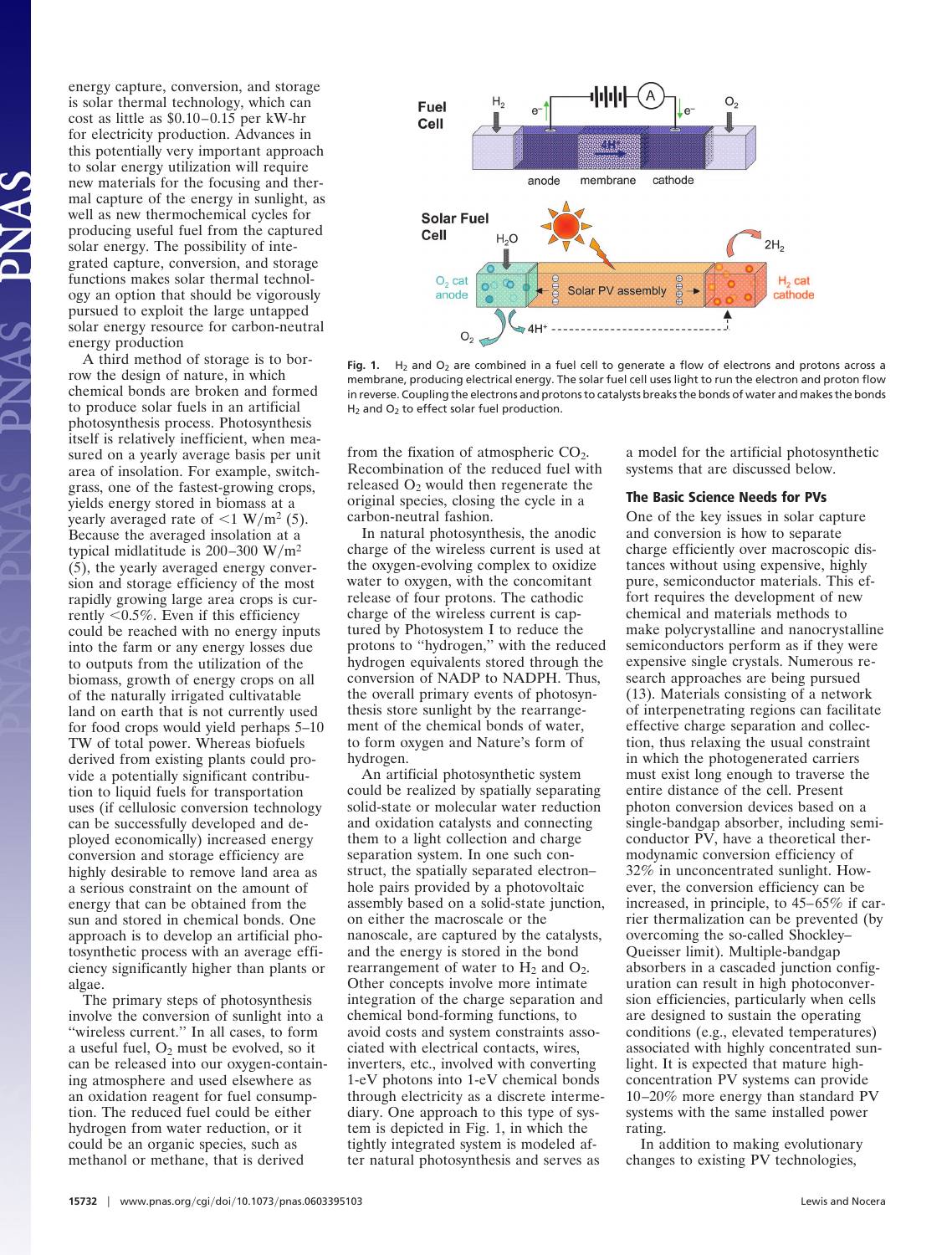new materials for next-generation PVs are needed. Building upon the recent success in developing efficient molecular organic PVs and the recent advances in the controlled assembly of hybrid organic/inorganic nanostructures, organic and hybrid PV cells could possibly exceed 10% energy conversion efficiency, while offering a potentially inexpensive manufacturing paradigm (e.g., casting from emulsions, printing, and use of flexible substrates for production of large-area thin-film cells; ref. 14). To guide the PV nanostructure assembly, biologically derived and/or genetically engineered systems might be used to control the crystal structure, phase, orientation, and nanostructural regularity of inorganic materials. Genetically modified photosynthetic complexes from plants and bacteria can also convert incident light into photocurrent. Although the present energy conversion efficiencies of such systems are low, the projected maximum could be possibly as high as 10%. Finally, the Shockley–Queisser limit may be overcome by using multilayer junctions of semiconductor quantum dots, quantum wells and related nanostructures, and new inorganic materials and photoassemblies. Such materials could channel the excess energy of electron hole pairs into photovoltages and photocurrents, with the design guided by a refined detailed understanding of photon absorption, charge creation, and charge separation processes.

## **The Basic Science Needs for Solar Fuels**

As described above, an important storage approach involves conversion of the energy captured in the charge-separated states of a solar capture and conversion system into chemical bonds. Water splitting is an example of a more general conversion to a solar fuel cycle that involves evolution of oxygen as one component and formation of a reduced fuel as the other. Unexplored basic science issues are immediately confronted when the problem is posed in the simplest chemistry framework (see Scheme 1).

The overall transformation is a multielectron process promoted by photocatalyst and light. Elucidation of the fundamental principles of single electron-transfer reactions represented







such an important milestone in chemistry that two Nobel Prizes were awarded for such work (15, 16). Although dramatic advances have occurred in our understanding of single electron-transfer reactions, especially those in biology (17), a similar level of understanding of multielectron redox reactions has yet to be realized. Moreover, to ensure charge neutrality in the system, proton transfer must accompany electron transfer (i.e., protoncoupled electron transfer; ref. 18); hence, electron and proton inventories both need to be managed (19). Water splitting additionally presents sizable thermodynamic and kinetics barriers to making and breaking the bonds required to facilitate the desired chemical reactions. This is especially pertinent to the water-splitting problem, because the byproduct of water activation at the catalyst, whether molecular or solid, will invariably yield species that have strong metal–oxygen bonds. To close a catalytic cycle, these stable bonds need to be activated by the captured solar energy either directly or indirectly. More generally, the activation of all small molecules of consequence to carbon-neutral solar energy storage, including  $CO<sub>2</sub>$ ,  $O<sub>2</sub>$ , and

H2O, share the reaction commonalities of bond-making and -breaking processes that require multielectron transfers coupled to proton transfer.

## **The Reaction Chemistry of Solar Energy Storage in Chemical Bonds**

Perhaps the most straightforward watersplitting scheme is to have catalysts act directly on water, as exemplified by the two half-reactions denoted as WS1 (WS1, water-splitting strategy 1) in Scheme 2. The spatial separation of the catalysts requires that the charge-separation function be imbedded in some type of membrane, so that the protons generated on the anodic side of the cell are transported to the cathodic side of the cell for reduction. In effect, the system must be run in the opposite direction of a fuel cell, with sunlight providing the thermodynamic impetus to drive the cell in the desired fuel-forming direction.

The preparation of hydrogen-producing catalysts constitutes an intense area of study. Fe-only hydrogenases, comprised of small dithiolate-bridged bimetallic iron cofactors coordinated by CO and cyanide ligands, provide a benchmark for the efficient evolution of  $H_2$  in molecular systems (20, 21). Structural, **Scheme 1. Scheme 1. Scheme 1. and in some cases, functional, analogues**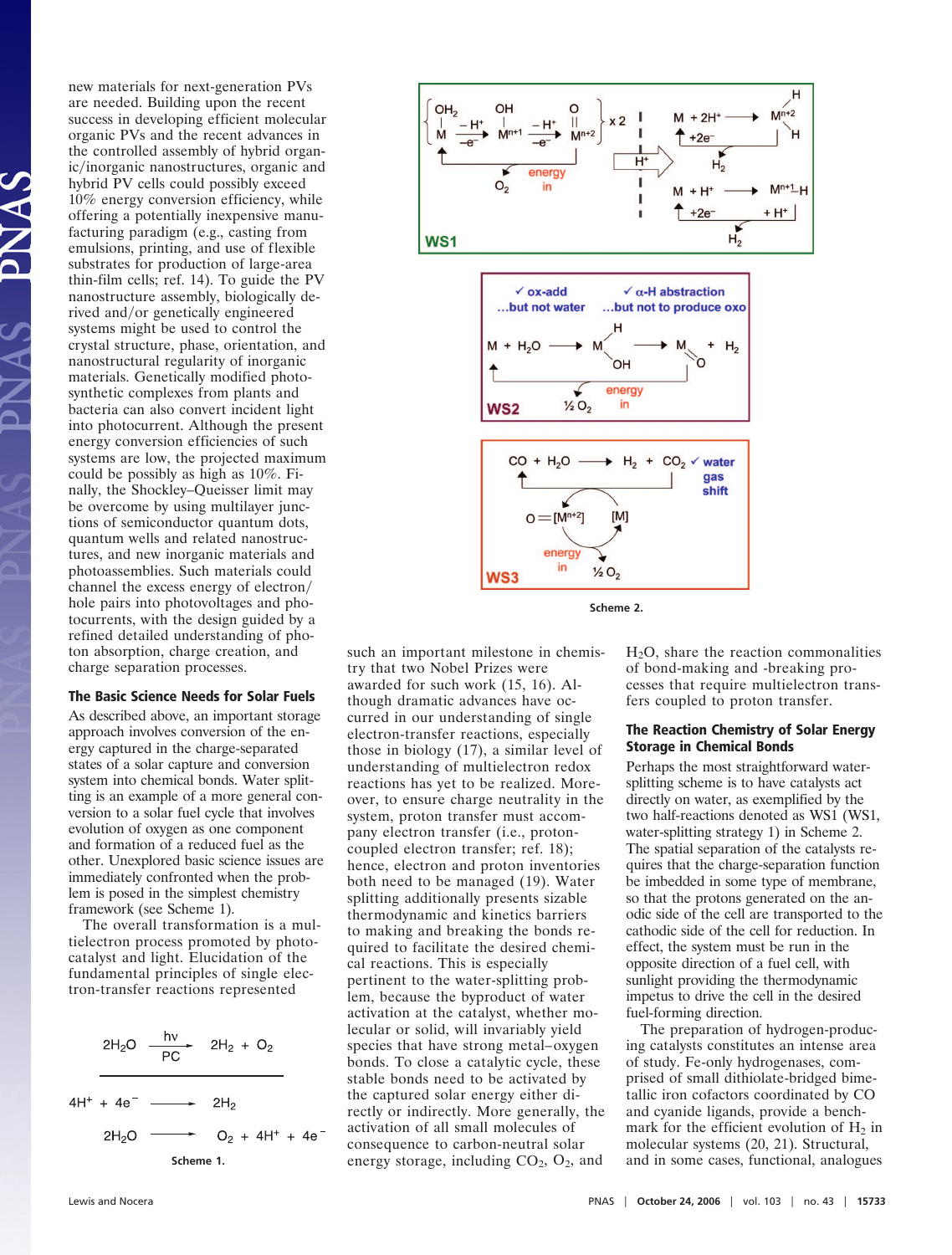of such enzymatic active sites have been prepared (22–27); however, none of these Fe-only hydrogenase biomimics yet produce  $H_2$  efficiently at low overpotential. Synthetic catalysts compare favorably to, and in some cases exceed, the efficiency of the biomimetic models. In the presence of sacrificial chemical reductants, mononuclear and binuclear metal complexes of Co, Ni, and Rh are known to effect catalytic hydrogen evolution electrochemically or photochemically (28–36). Intimate mechanistic details, however, are known in only a few cases (37), and the different possibilities, such as protonation of a hydride vs. uni- or bimolecular reductive elimination (right side, WS1, Scheme 2), in general have not yet been unraveled.

Other water-splitting cycles can also be developed. The water-splitting schemes WS2 and WS3 presented in Scheme 2 use basic reaction types that are common to organometallic catalysis. However, for the water-splitting problem, O, as opposed to C or N, needs to be managed. Every reaction, however, does have a precedent for carbon or nitrogen. In WS2 in Scheme 2, oxidative addition across  $X-H$  ( $X = C$ , N) bonds is a basic reaction of organometallic chemistry but is not yet well established for water (38–43). If this reaction can be achieved cleanly, hydrogen may be generated by  $\alpha$ -H abstraction, which is a common reaction in organometallic chemistry and is used to generate metal–ligand multiple bonds. For instance, the  $\alpha$ -H abstraction of metal alkylidenes produces alkylidynes (44). But  $\alpha$ -H abstraction to produce metal-oxo species, and  $H_2$  is uncommon for well defined hydroxo–hydrido complexes. In the case of WS3, the water–gas shift reaction produces  $H_2$  from  $H_2O$  using CO as the reductant. An intense research effort, beginning in the 1970s and ending in the 1980s, provided the basic science for the development of catalysts to effect the water–gas shift reaction (45). However, the reaction must be closed by the conversion of  $CO<sub>2</sub>$  to CO. On this front, little is known. Some inroads to  $CO<sub>2</sub>$ reduction have been made on photo– (46, 47) and electro– (48–50) catalytic fronts, but generally the precise path to  $CO<sub>2</sub>$  reduction is ill-defined, making it difficult to improve these systems by design. A recent report of  $CO<sub>2</sub>$  reduction by a well defined homogeneous metal complex operating at high turnover number and frequency (51) is a harbinger of the promise that basic science holds for the design of efficient CO<sub>2</sub> reduction catalysts.

As in WS1, WS2 and WS3 cycles are closed by oxygen production, providing a further imperative for the develop-



ment of reactions of the type described by Schemes 3–5. However, very few catalysts are known to oxidize water near the thermodynamic potential. Again, the most notable system is in biology, specifically involving the oxygen-evolving complex (OEC) of Photosystem II. The OEC comprises a cluster of four Mn centers and a Ca center (52–54), but no functional or structural models of the catalytically active site are yet available (55). At present, the ruthenium dimer  $[(bpy)_2(OH_2)Ru^{III}ORu^{III}(OH_2)(bpy)_2]^{4+}$ (bpy  $= 2.2'$ -bipyridine) (56) and its relatives (57–59) represent the only unequivocally established molecular electrocatalysts for generating  $O_2$  from H2O. However, at present, this reaction proceeds at a high overpotential and with modest turnover numbers.

The success of WS1, WS2, and WS3 and other yet-undefined water-splitting schemes is predicated on systems that promote the conversion of oxygen from metal oxos. Many mechanistic possibilities for this conversion await discovery. They include the following.

**(i) Nucleophilic Attack of Hydroxide on High-Valent Metal Oxos (Scheme 3).** This basic reaction type is the foundation on which oxidation catalysts have been developed in the disciplines of organometallic and organic chemistry (60). Here the olefin bond attacks a metal oxo species to form two carbon–oxygen bonds. The replacement of the two-electron bond of the olefin by the lone pair of hydroxide would lead to the oxygen–oxygen bond-forming reaction that is critical for water oxidation. The substitution, however, is not trivial.  $OH^-$  is thermodynamically more difficult to oxidize than are olefins. Also, the overall reaction to produce oxygen involves a four-electron change at the metal, so there may be benefits to examining reductive elimination from more than one metal center, in which the multielectron



**Scheme 4.**



equivalency can be shared by metal centers working in concert.

#### **(ii) Radical Coupling of Two Oxos (Scheme**

**4).** As shown, the oxygen radical may be delivered directly from a high-valent metal. Alternatively, the oxo species could be delivered from a multiply bonded metal–ligand species (61). This latter approach represents a paradigm shift in oxygen chemistry, because the strong metal–oxo double and triple bonds may be avoided, potentially lowering the activation barrier for oxygen atom delivery from a reactive multiply bonded metal–ligand center.

**(iii) Reductive Elimination of bis Hydroxos or bis -Oxos (Scheme 5).** These unknown reaction types encompass a four-electron change to make oxygen. A shared electron equivalency among a multimetallic center may expedite the reaction, such as that shown for Scheme 6.

In Scheme 2, the WS cycles are completed by the same parent metal complex. This does not have to be the case. As has recently been demonstrated, metal complexes working in tandem can promote reactions of energy consequence (62). Accordingly, the water-splitting schemes may be accomplished by two different metal complexes working in concert. Regardless of the precise details of the reaction design, oxygen production invariably will be an energetically demanding process that must be coupled to a charge-separated state to capture, convert, and store solar energy in the form of chemical bonds. By use of a photovoltaic assembly to accomplish solar-driven charge separation, the constraints on the catalyst design are relaxed solely to provide storage. However, in bringing catalysts to a charge-separating assembly, the reaction chemistry will be performed in a heterogeneous and/or interfacial environment. Accordingly, the need to acquire a molecular-level understanding of reactions at the surfaces of solids represents another scientific challenge confronting the effective utilization of solar energy. Finally, inasmuch as the aforementioned reactions and schemes are all enacted at a metal-based platform, the role of inorganic chemistry, whether at a

![](_page_6_Figure_15.jpeg)